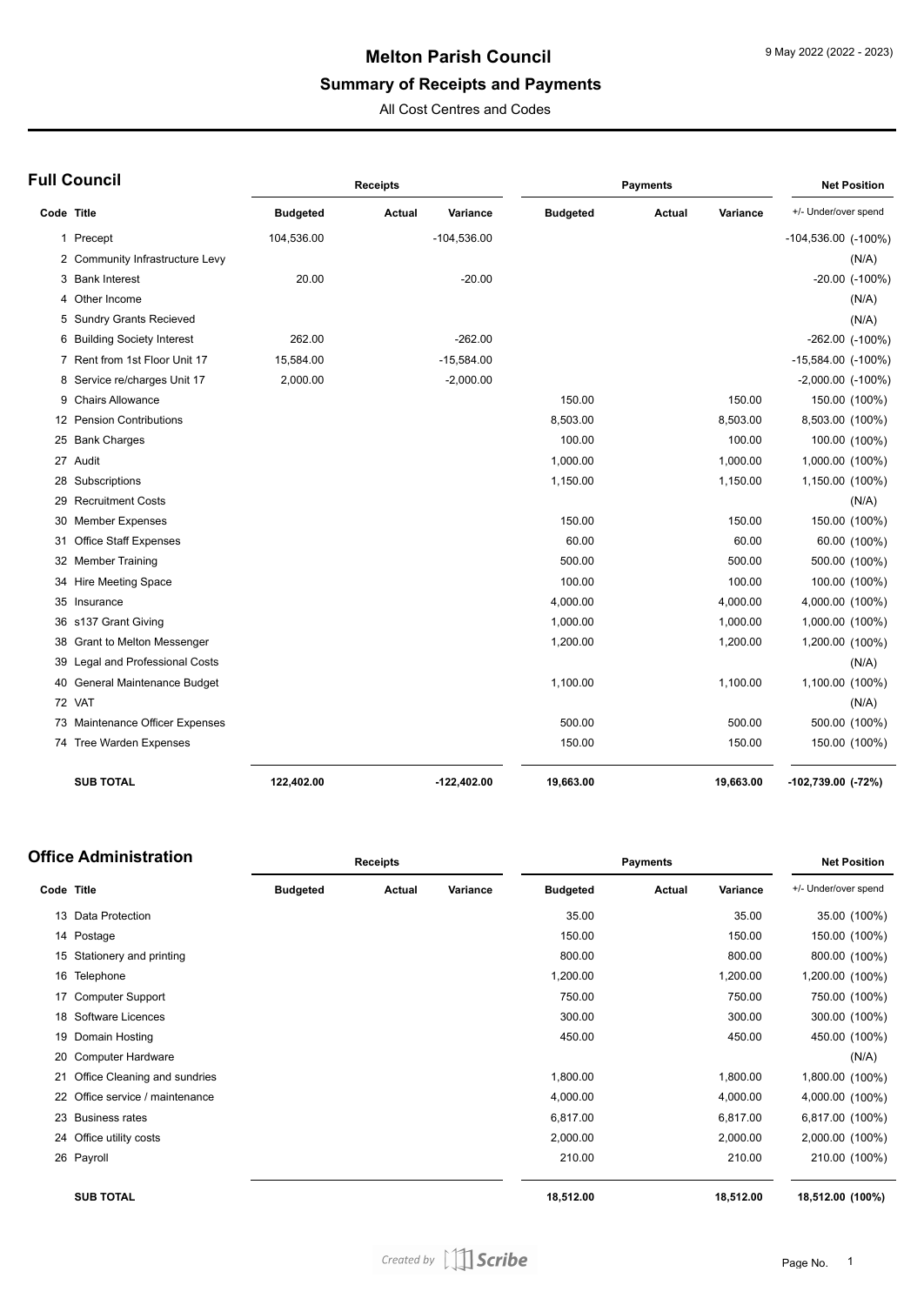## **Melton Parish Council**

### **Summary of Receipts and Payments**

All Cost Centres and Codes

| <b>Pavilion</b> |                             | <b>Receipts</b> |        |          | <b>Payments</b> |        |            | <b>Net Position</b>  |  |
|-----------------|-----------------------------|-----------------|--------|----------|-----------------|--------|------------|----------------------|--|
| Code Title      |                             | <b>Budgeted</b> | Actual | Variance | <b>Budgeted</b> | Actual | Variance   | +/- Under/over spend |  |
|                 | 53 Pavilion - Electricity   |                 |        |          | 200.00          |        | 200.00     | 200.00 (100%)        |  |
|                 | 54 Pavilion - Water         |                 |        |          | 500.00          |        | 500.00     | 500.00 (100%)        |  |
|                 | 55 Pavilion Project         |                 |        |          | 271,976.00      |        | 271,976.00 | 271,976.00 (100%)    |  |
|                 | 56 Pavilion - Running Costs |                 |        |          | 7,250.00        |        | 7,250.00   | 7,250.00 (100%)      |  |
|                 | <b>SUB TOTAL</b>            |                 |        |          | 279,926.00      |        | 279.926.00 | 279,926.00 (100%)    |  |

| <b>Planning and Transport</b> |                             | <b>Receipts</b> |        |          | <b>Payments</b> |        |          | <b>Net Position</b>  |  |
|-------------------------------|-----------------------------|-----------------|--------|----------|-----------------|--------|----------|----------------------|--|
| Code Title                    |                             | <b>Budgeted</b> | Actual | Variance | <b>Budgeted</b> | Actual | Variance | +/- Under/over spend |  |
| 41                            | Neighbourhood Plan          |                 |        |          | 2.000.00        |        | 2,000.00 | 2,000.00 (100%)      |  |
|                               | 42 Sizewell C               |                 |        |          |                 |        |          | (N/A)                |  |
|                               | 43 Road Safety Improvements |                 |        |          | 3.000.00        |        | 3.000.00 | 3,000.00 (100%)      |  |
|                               | 44 Signage                  |                 |        |          | 3.000.00        |        | 3.000.00 | 3,000.00 (100%)      |  |
|                               | 45 Circular Walks Leaflet   |                 |        |          |                 |        |          | (N/A)                |  |
|                               | <b>SUB TOTAL</b>            |                 |        |          | 8,000.00        |        | 8.000.00 | 8,000.00 (100%)      |  |

| <b>PWLB</b>      |                 | <b>Receipts</b> |          |                 | <b>Payments</b> |           | <b>Net Position</b>  |
|------------------|-----------------|-----------------|----------|-----------------|-----------------|-----------|----------------------|
| Code Title       | <b>Budgeted</b> | Actual          | Variance | <b>Budgeted</b> | Actual          | Variance  | +/- Under/over spend |
| 37 PWLB Loans    |                 |                 |          | 19.640.00       |                 | 19.640.00 | 19,640.00 (100%)     |
| <b>SUB TOTAL</b> |                 |                 |          | 19,640.00       |                 | 19,640.00 | 19,640.00 (100%)     |

| Recreation |  |
|------------|--|
|------------|--|

|            | <b>ecreation</b>                |                 | <b>Receipts</b> |             |                 | <b>Payments</b> |           | <b>Net Position</b>      |  |
|------------|---------------------------------|-----------------|-----------------|-------------|-----------------|-----------------|-----------|--------------------------|--|
| Code Title |                                 | <b>Budgeted</b> | Actual          | Variance    | <b>Budgeted</b> | Actual          | Variance  | +/- Under/over spend     |  |
| 46         | Sundry Income                   |                 |                 |             |                 |                 |           | (N/A)                    |  |
| 47         | Hire of Football Pitches        | 1,440.00        |                 | $-1,440.00$ |                 |                 |           | $-1,440.00$ ( $-100\%$ ) |  |
| 48         | <b>Hire of Tennis Courts</b>    | 2,500.00        |                 | $-2,500.00$ |                 |                 |           | $-2,500.00$ $(-100\%)$   |  |
|            | 49 Wayleave                     | 5.00            |                 | $-5.00$     |                 |                 |           | $-5.00$ $(-100\%)$       |  |
| 50         | <b>Sundry Grants Receieved</b>  |                 |                 |             |                 |                 |           | (N/A)                    |  |
| 51         | Greenspace Management Contra    |                 |                 |             | 4,500.00        |                 | 4,500.00  | 4,500.00 (100%)          |  |
| 52         | Greenspace Additional Works     |                 |                 |             | 4,000.00        |                 | 4,000.00  | 4,000.00 (100%)          |  |
|            | 57 Play Area                    |                 |                 |             | 100.00          |                 | 100.00    | 100.00 (100%)            |  |
| 58         | Play Area Checks                |                 |                 |             | 500.00          |                 | 500.00    | 500.00 (100%)            |  |
| 59         | Play Equipment Purchase         |                 |                 |             |                 |                 |           | (N/A)                    |  |
| 60         | Security Infrastructure         |                 |                 |             |                 |                 |           | (N/A)                    |  |
| 61         | Car Park Improvements           |                 |                 |             |                 |                 |           | (N/A)                    |  |
|            | 62 Hall Farm Road Sports Ground |                 |                 |             | 10,028.00       |                 | 10,028.00 | 10,028.00 (100%)         |  |
| 63         | Ad Hoc Provision / Events       |                 |                 |             | 300.00          |                 | 300.00    | 300.00 (100%)            |  |
| 64         | <b>Tennis Courts</b>            |                 |                 |             |                 |                 |           | (N/A)                    |  |
| 65         | <b>Risk Assessment - Trees</b>  |                 |                 |             | 4,000.00        |                 | 4,000.00  | 4,000.00 (100%)          |  |
| 66         | Woodland                        |                 |                 |             | 5,000.00        |                 | 5,000.00  | 5,000.00 (100%)          |  |